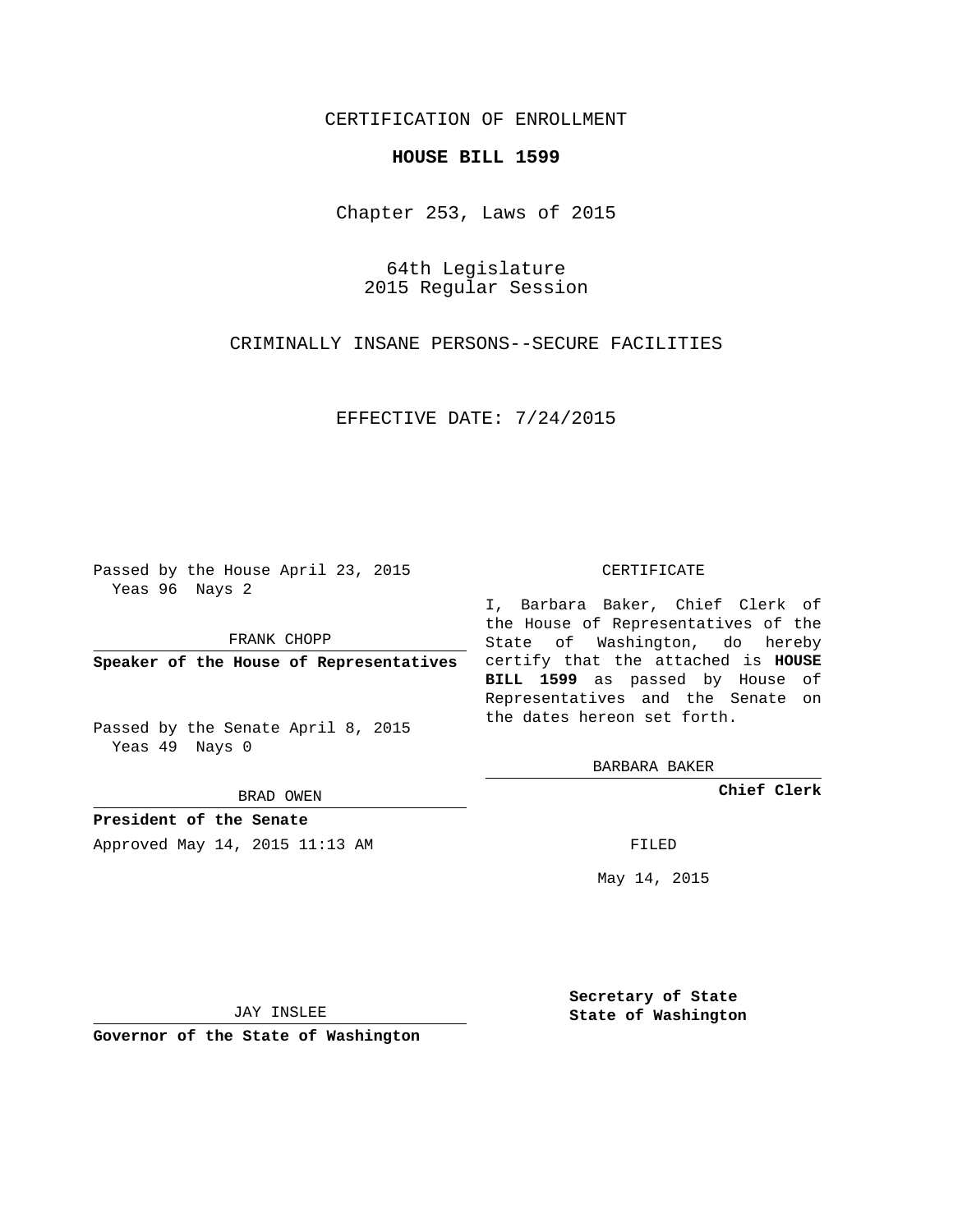#### **HOUSE BILL 1599**

### AS AMENDED BY THE SENATE

Passed Legislature - 2015 Regular Session

# **State of Washington 64th Legislature 2015 Regular Session**

**By** Representatives Rodne, Jinkins, and Wylie; by request of Department of Social and Health Services

Read first time 01/23/15. Referred to Committee on Judiciary.

1 AN ACT Relating to secure facilities for the criminally insane; 2 and amending RCW 10.77.091.

3 BE IT ENACTED BY THE LEGISLATURE OF THE STATE OF WASHINGTON:

4 **Sec. 1.** RCW 10.77.091 and 2010 c 263 s 2 are each amended to 5 read as follows:

 (1) If the secretary determines in writing that a person committed to the custody of the secretary for treatment as criminally insane presents an unreasonable safety risk which, based on behavior, clinical history, and facility security is not manageable in a state 10 hospital setting, and the secretary has given consideration to reasonable alternatives that would be effective to manage the 12 behavior, the secretary may place the person in any secure facility operated by the secretary or the secretary of the department of 14 corrections. The secretary's written decision and reasoning must be documented in the patient's medical file. Any person affected by this provision shall receive appropriate mental health treatment governed by a formalized treatment plan targeted at mental health rehabilitation needs and shall be afforded his or her rights under RCW 10.77.140, 10.77.150, and 10.77.200. The secretary of the department of social and health services shall retain legal custody of any person placed under this section and review any placement

p. 1 HB 1599.SL